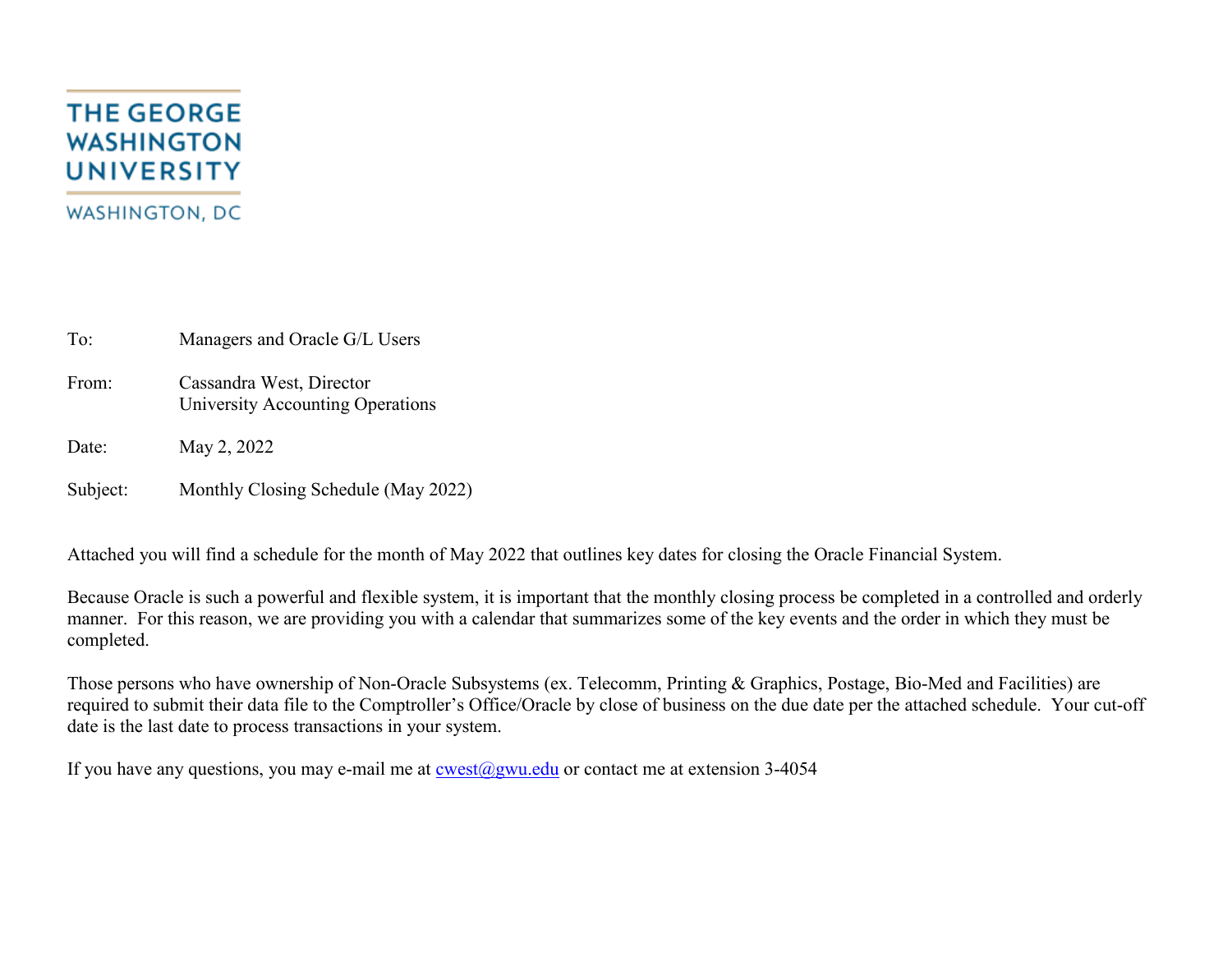| Sunday          | Monday                            | Tuesday                                                                    | Wednesday                                                                                                                                                                         | Thursday                                                                                                                                                                      | Friday | Saturday |
|-----------------|-----------------------------------|----------------------------------------------------------------------------|-----------------------------------------------------------------------------------------------------------------------------------------------------------------------------------|-------------------------------------------------------------------------------------------------------------------------------------------------------------------------------|--------|----------|
|                 | 2                                 | $\mathfrak{Z}$                                                             | $\overline{4}$                                                                                                                                                                    | 5                                                                                                                                                                             | 6      | $\tau$   |
| 8               | 9                                 | 10                                                                         | $\overline{11}$                                                                                                                                                                   | $\overline{12}$                                                                                                                                                               | 13     | 14       |
| $\overline{15}$ | 16<br>Facilities 1st Half Cut-off | 17<br>Facilities 1st Half Posting                                          | 18                                                                                                                                                                                | $\overline{19}$                                                                                                                                                               | 20     | 21       |
| $\overline{22}$ | 23                                | $\overline{24}$                                                            | $\overline{25}$<br>Telecomm Cut-off<br>Printing & Graphic Cut-<br>off<br>Postage Cut-off<br>Bio-Med Cut-off<br>Facilities $2^{nd}$ Half Cut-off<br>Telecomm 3rd Party Cut-<br>off | $\overline{26}$<br><b>Telecomm Posting</b><br>Printing & Graphic Posting<br>Postage Posting<br>Bio-Med Posting<br>Facilities $2nd$ Half Posting<br>Telecomm 3rd Party Posting | 27     | 28       |
| 29              | 30<br><b>Memorial Holiday</b>     | 31<br>$J/E$ Cut-off<br>Draws to be recorded by<br>Senior Accountant in G/L |                                                                                                                                                                                   |                                                                                                                                                                               |        |          |

The George Washington University Monthly Closing Schedule

**May 2022**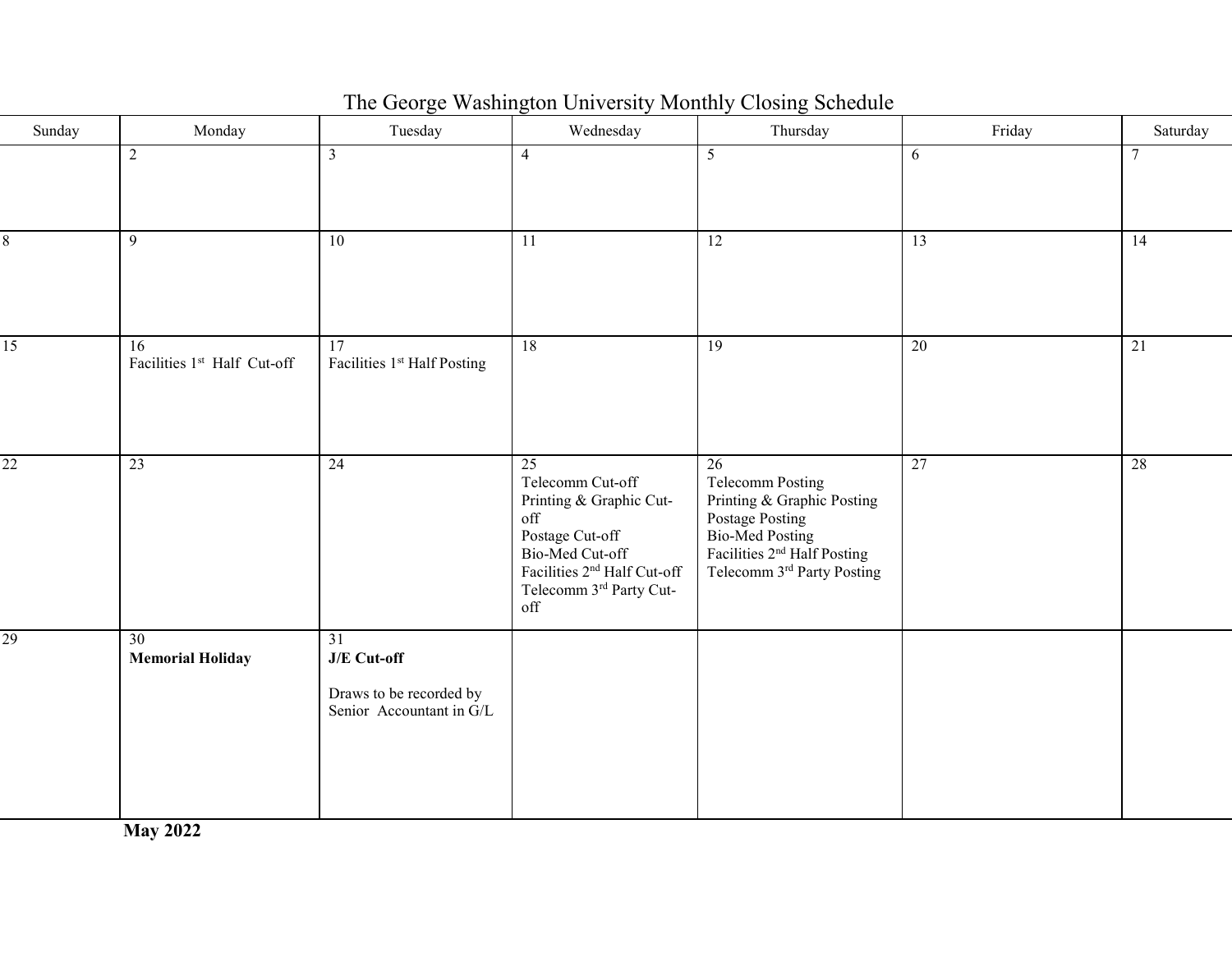## **The George Washington University Comptroller's Office May 2022 Monthly Closing Schedule**

| <b>General Ledger</b>                                                                                                                                                             | Time                                                           | <b>Closing Dates</b>                                                                                                               |
|-----------------------------------------------------------------------------------------------------------------------------------------------------------------------------------|----------------------------------------------------------------|------------------------------------------------------------------------------------------------------------------------------------|
| Departmental Journal Entry and Approval Cut-off<br>May Unprocessed Manual Departmental J/E's will be rejected<br>Please delete journals and re-key into new period.               |                                                                | $05 - 31 - 22$<br>$06 - 01 - 22$                                                                                                   |
| <b>Accounts Payable</b>                                                                                                                                                           |                                                                |                                                                                                                                    |
| Stipend authorization form due (See calendar on A/P website)                                                                                                                      |                                                                |                                                                                                                                    |
| <b>Cashier Offices</b>                                                                                                                                                            |                                                                |                                                                                                                                    |
| Cash Receipt-University<br>Credit Card Receipt<br><b>Student Account Cash Receipt</b><br><b>CLOSE AND FINALIZE ALL CASHIERING</b><br><b>SESSIONS BY CLOSE OF BUSINESS</b>         | 4:30 <sub>pm</sub><br>4:30 <sub>pm</sub><br>4:30 <sub>pm</sub> | $05 - 31 - 22$<br>$05 - 31 - 22$<br>$05 - 31 - 22$<br>$05 - 31 - 22$                                                               |
| <b>Oracle Systems Closings</b>                                                                                                                                                    |                                                                |                                                                                                                                    |
| <b>Accounts Payable</b><br>Open Period (A/P Jun)<br>Purchasing<br>Open Period (Purchasing Jun)<br>Grants<br><b>Accounts Receivable</b><br>General Ledger<br>Open Period (G/L Jun) | 5:00pm<br>$5:00 \text{pm}$<br>$5:00 \text{pm}$                 | $06 - 01 - 22$<br>$05 - 31 - 22$<br>$06 - 01 - 22$<br>$05 - 31 - 22$<br>$06-01-22$<br>$06 - 01 - 22$<br>06-06-22<br>$05 - 31 - 22$ |